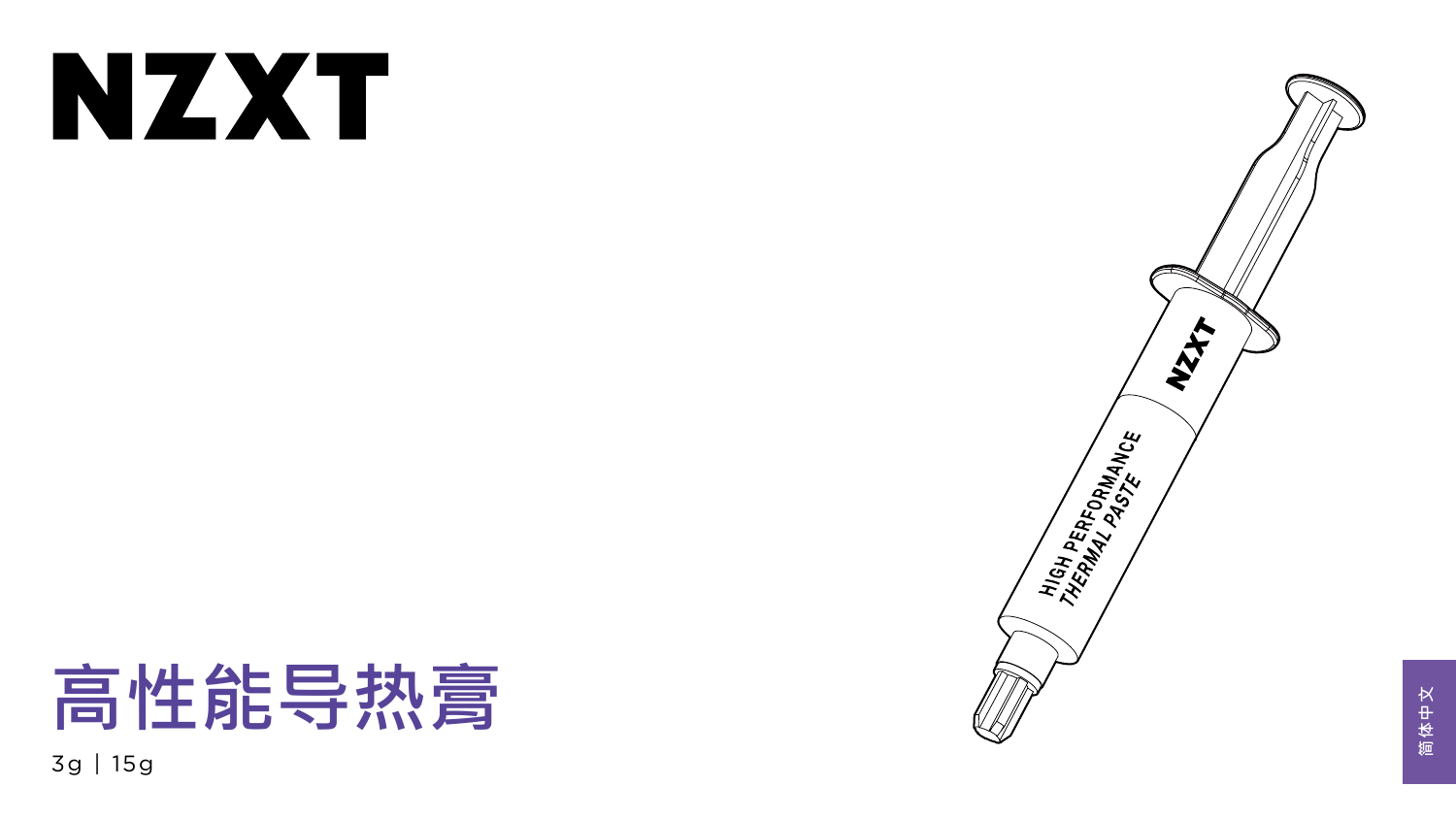







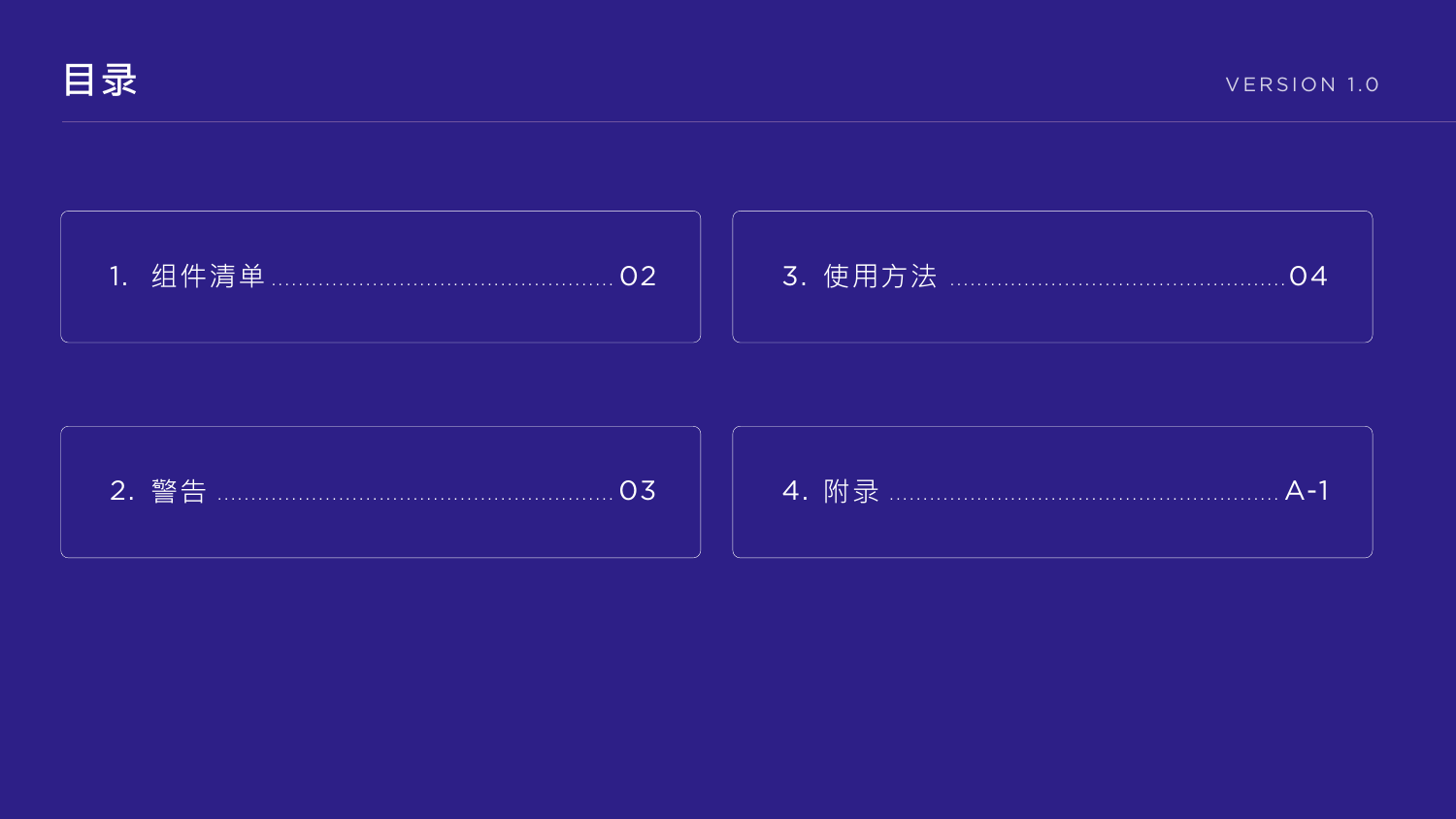





Alcohol Pad **B. 异丙醇湿巾**

<span id="page-2-0"></span>**1. 组件清单**

x1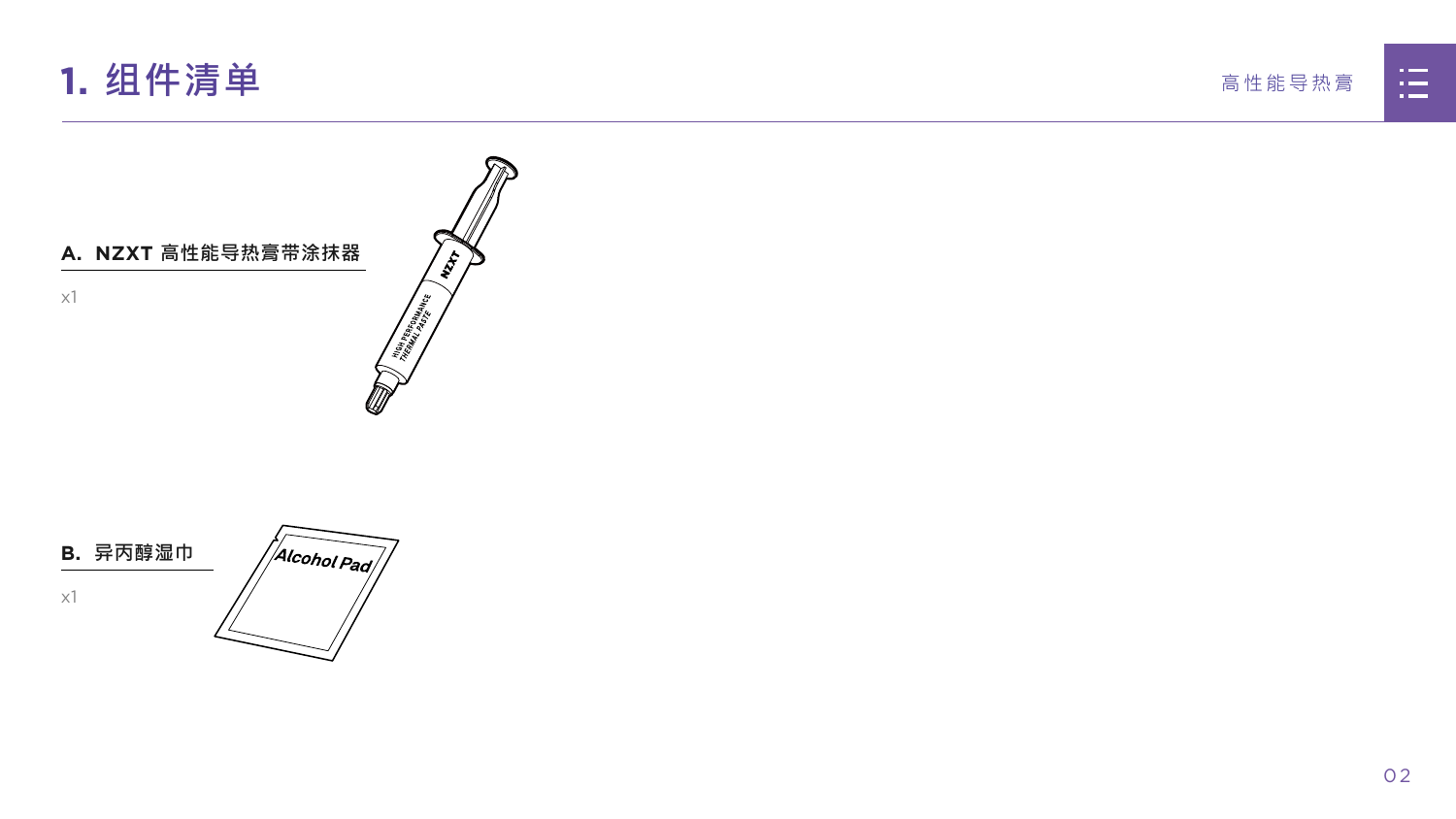<span id="page-3-0"></span>

## **警告:请勿摄入本产品。请勿与皮肤和眼睛接触。请放置于儿 童和宠物接触不到的地方。**



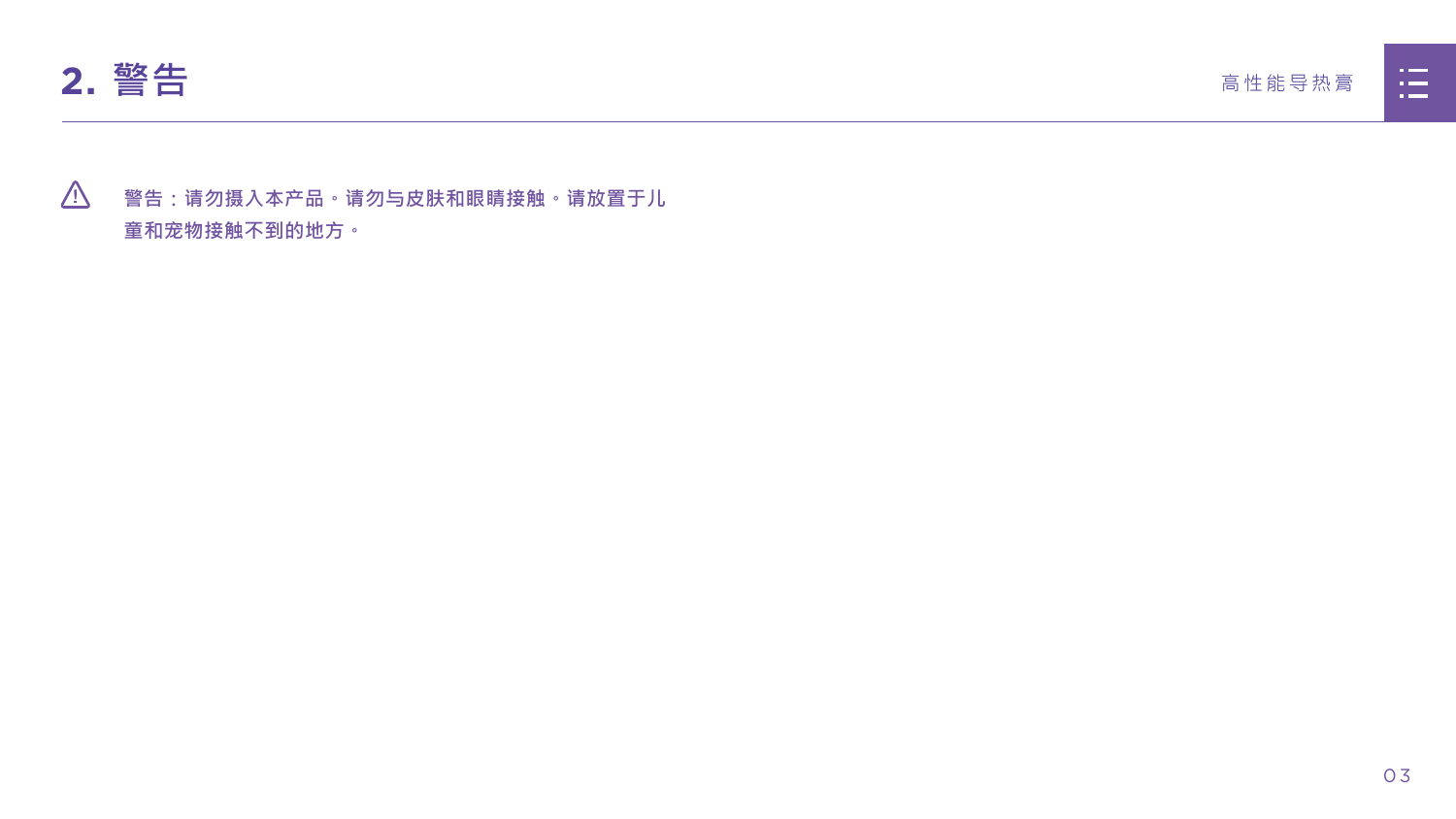<span id="page-4-0"></span>

#### **第一步**

请使用随附的异丙醇湿巾清洁 CPU 和散热器的接触面。



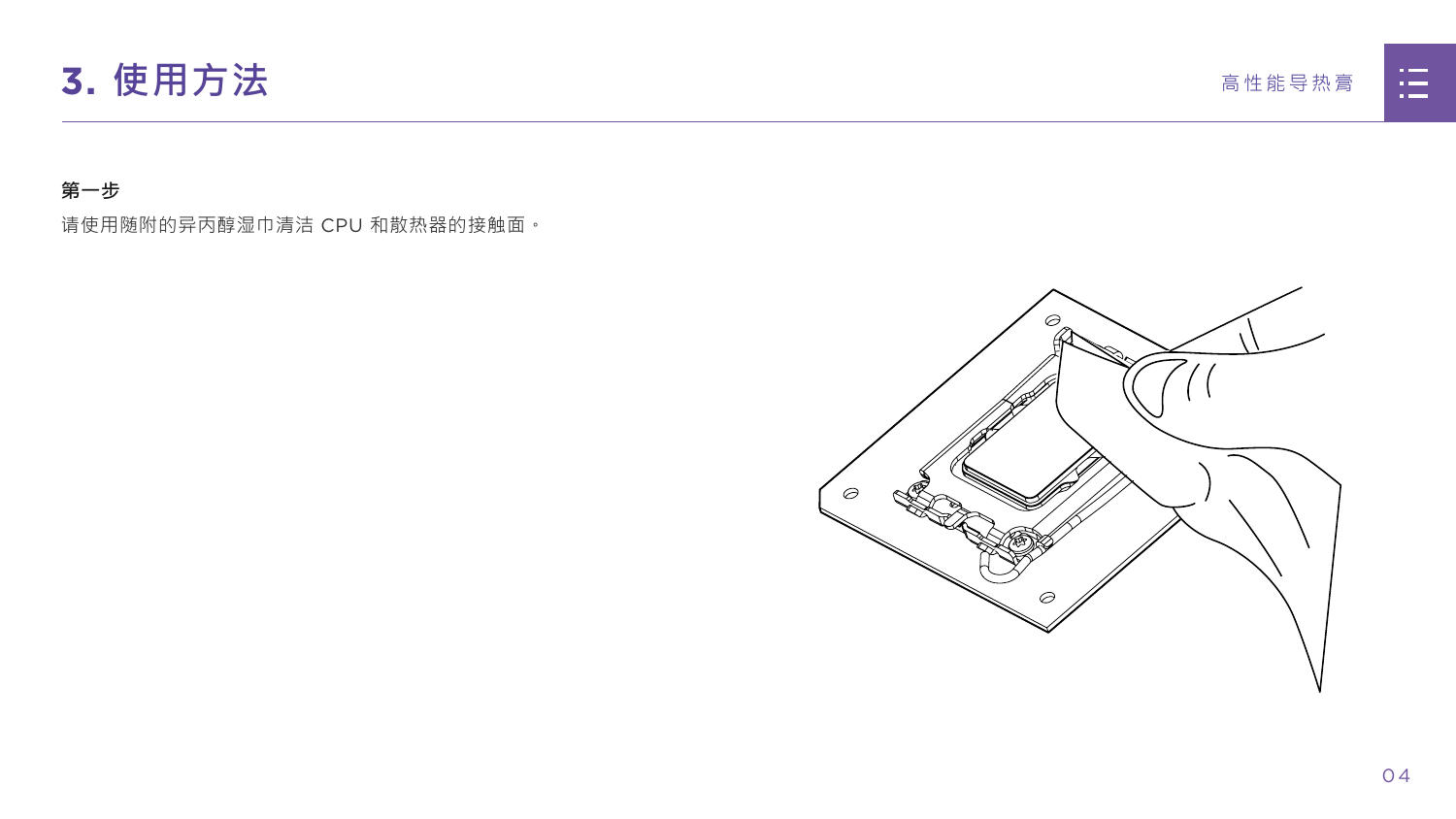高性能导热膏





#### **第二步**

请根据 CPU 的实际大小以合适的方式在 CPU 上涂抹导热膏 (见比 例图)。无需在安装散热器前手动铺开。

### **使用方法**

**CPU - 35X35MM** Intel LGA 1200/115x Recommended application : 10mm



**CPU SIZE - 40X40MM** AM4 & Intel LGA 20xx Recommended application : 15mm



**CPU - 68X50.5MM** AMD STR4/sTRX4



**CPU - 37.5X45MM** Intel LGA 1700 Recommended application : 25.8mm

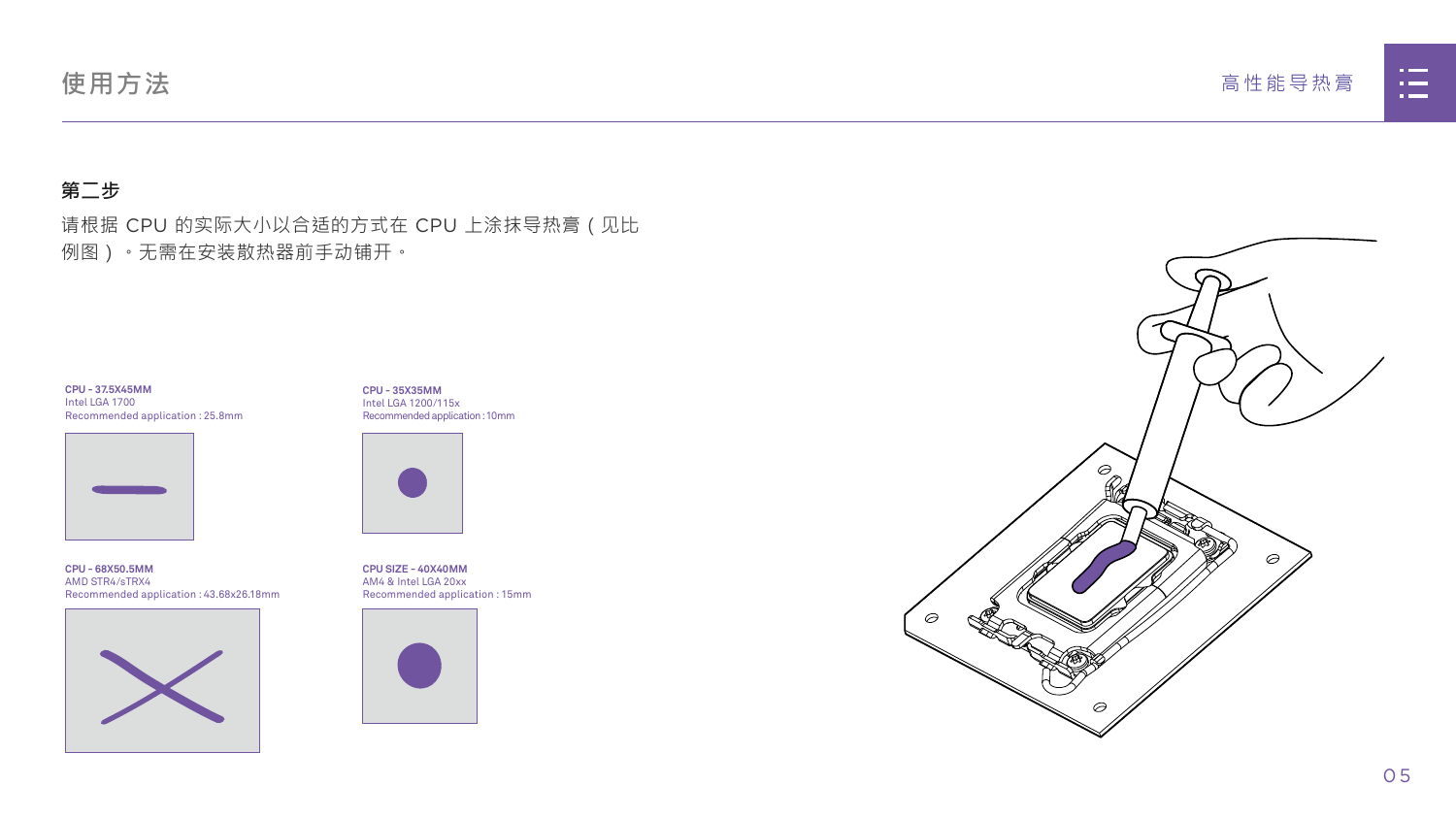



#### **第三步**

请按照制造商的说明安装散热器。

## **使用方法**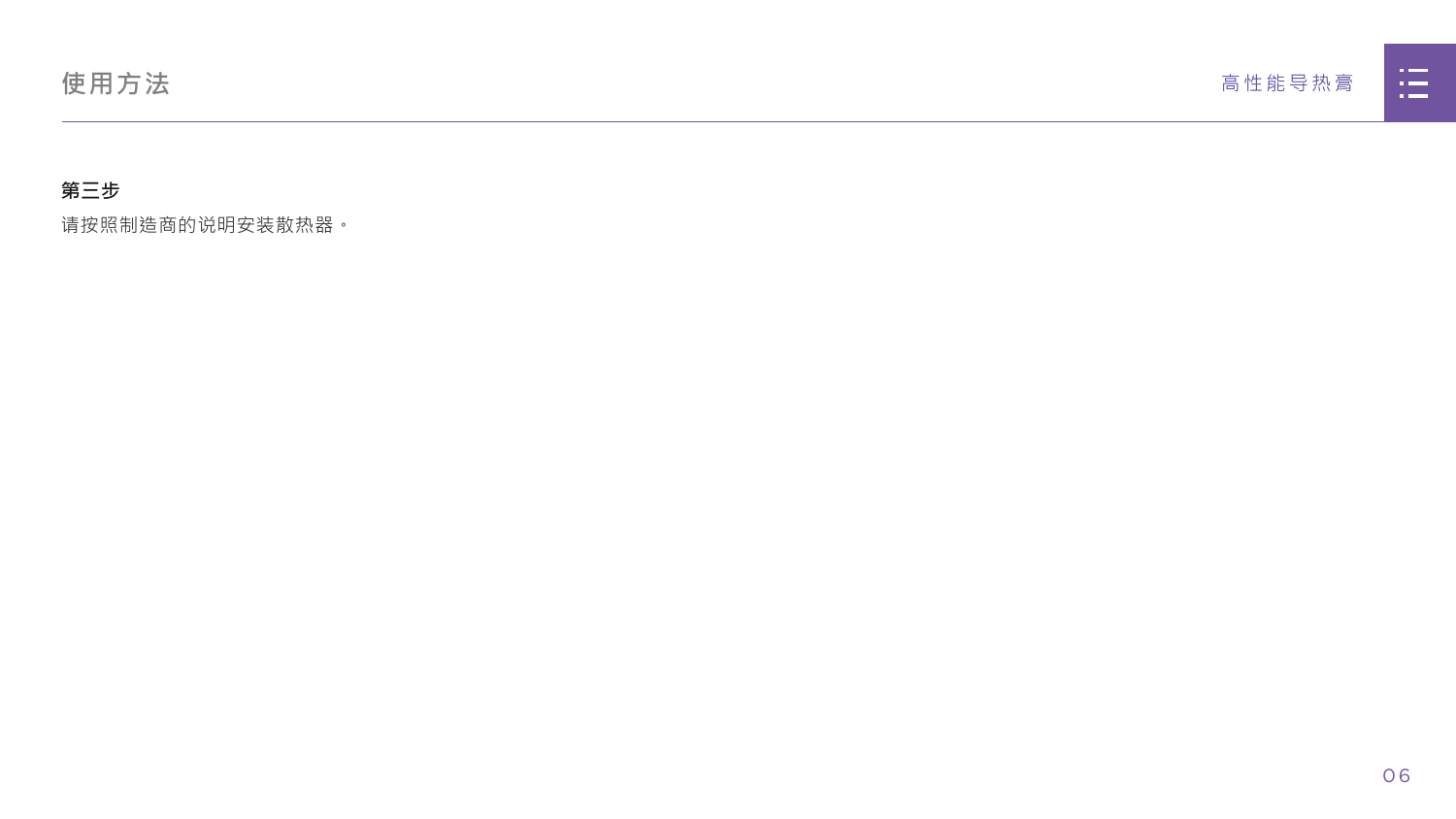

高性能导热膏

<span id="page-7-0"></span>

[4.2 NZXT Global Warranty Policy................................](#page-9-0) A-3



|  | n poster                                                                                       |  |
|--|------------------------------------------------------------------------------------------------|--|
|  |                                                                                                |  |
|  | <u> Timbu ku shekara ta 1989 a shekara ta 1989 a shekara ta 1989 a shekara ta 1989 a Tsara</u> |  |
|  |                                                                                                |  |

[4.3 Support and Service.......................................................A-9](#page-15-0)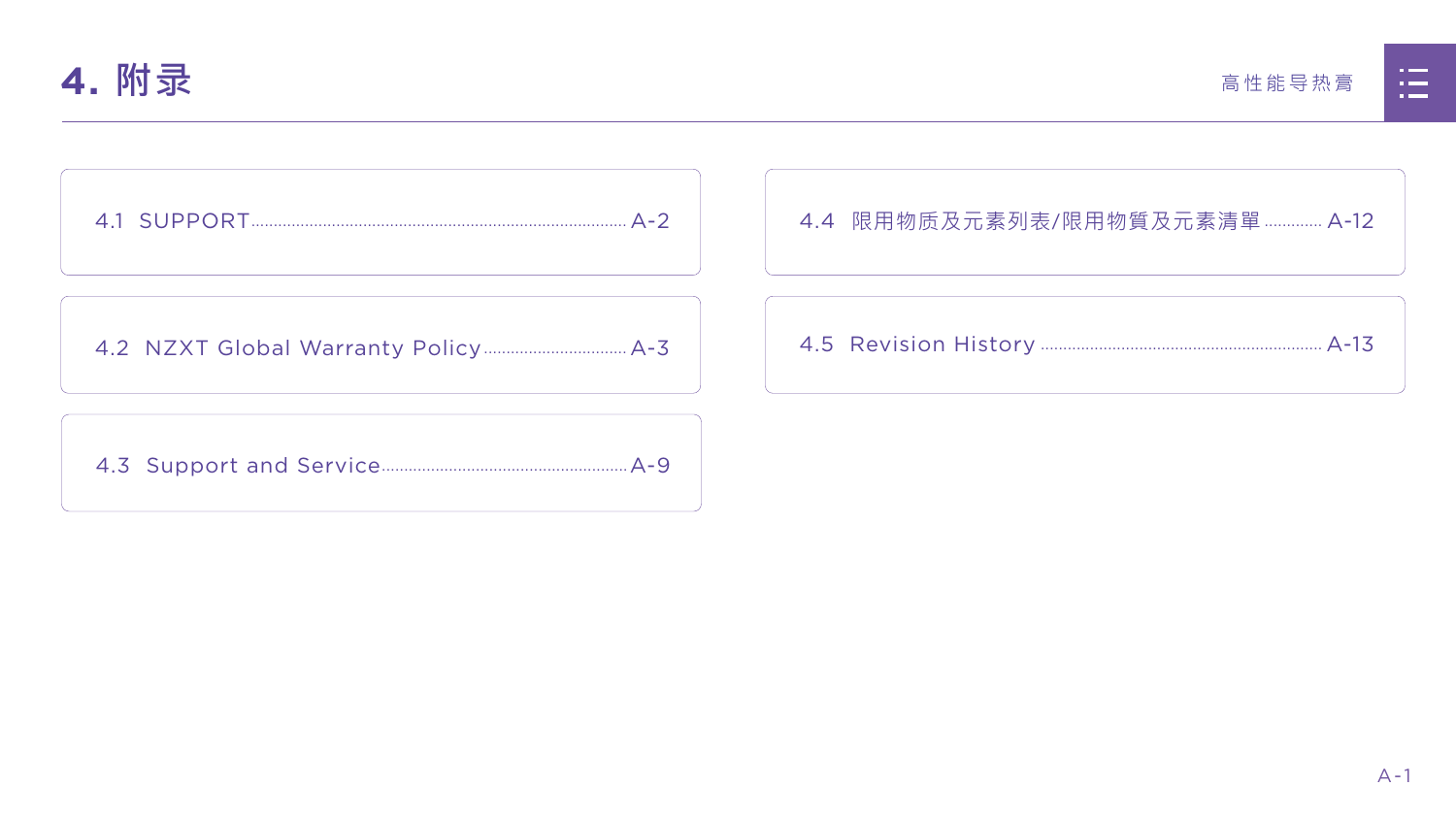

<span id="page-8-0"></span>If you have an issue and you need further help to resolve, please contact us via email at: support@nzxt.com



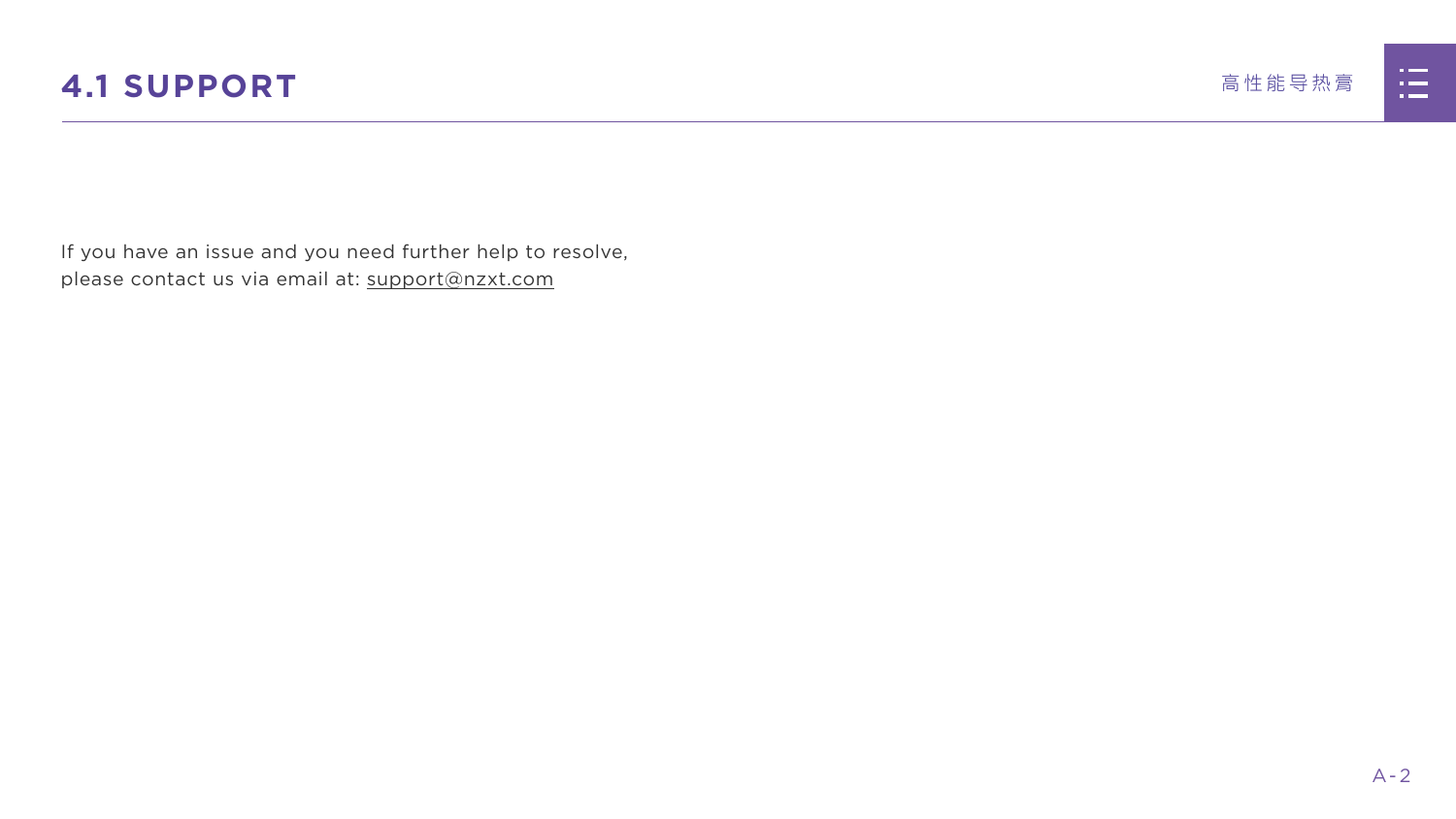



## <span id="page-9-0"></span>**4.2 NZXT GLOBAL WARRANTY POLICY THE CONSTRUCT THE CONSTRUCT AND 高性能导热膏**

This NZXT Global Warranty Policy governs the sale of products by NZXT to you.

#### **I. WARRANTY LENGTH**

Any replacement product will be covered under warranty for the remainder of the warranty period or thirty days, whichever is longer. Proof of purchase is required for warranty service.

#### **II. WHO IS PROTECTED**

The Warranty covers only NZXT products purchased by the original consumer.

| <b>NEW NZXT PRODUCT</b>                     | <b>WARRANTY LENGTH FOR PARTS</b>                                       |
|---------------------------------------------|------------------------------------------------------------------------|
| <b>Computer Cases</b>                       | 2 Years                                                                |
| <b>Temperature Meters</b>                   | 2 Years                                                                |
| Fans                                        | 2 Years                                                                |
| Lighting                                    | 2 Years                                                                |
| Accessories                                 | 2 Years                                                                |
| <b>Kraken M Coolers</b>                     | 3 Years                                                                |
| NZXT Keyboard/Mouse                         | 2 Years                                                                |
| Headset/Headphone Storage                   | 2 Years                                                                |
| <b>USB Microphone</b>                       | 2 Years                                                                |
| Motherboards                                | 3 Years                                                                |
| <b>Gold Power Supply</b>                    | 10 Years                                                               |
| Kraken X/X RGB/Z Coolers                    | 6 Years                                                                |
| Mini ITX Case with PSU, AIO, and Riser Card | 3-year warranty on case, riser card, and AIO. 10-year warranty on PSU. |

#### **REFURBISHED NZXT PRODUCT WARRANTY LENGTH FOR PARTS**





All NZXT Certified Refurbished Products 1 Years

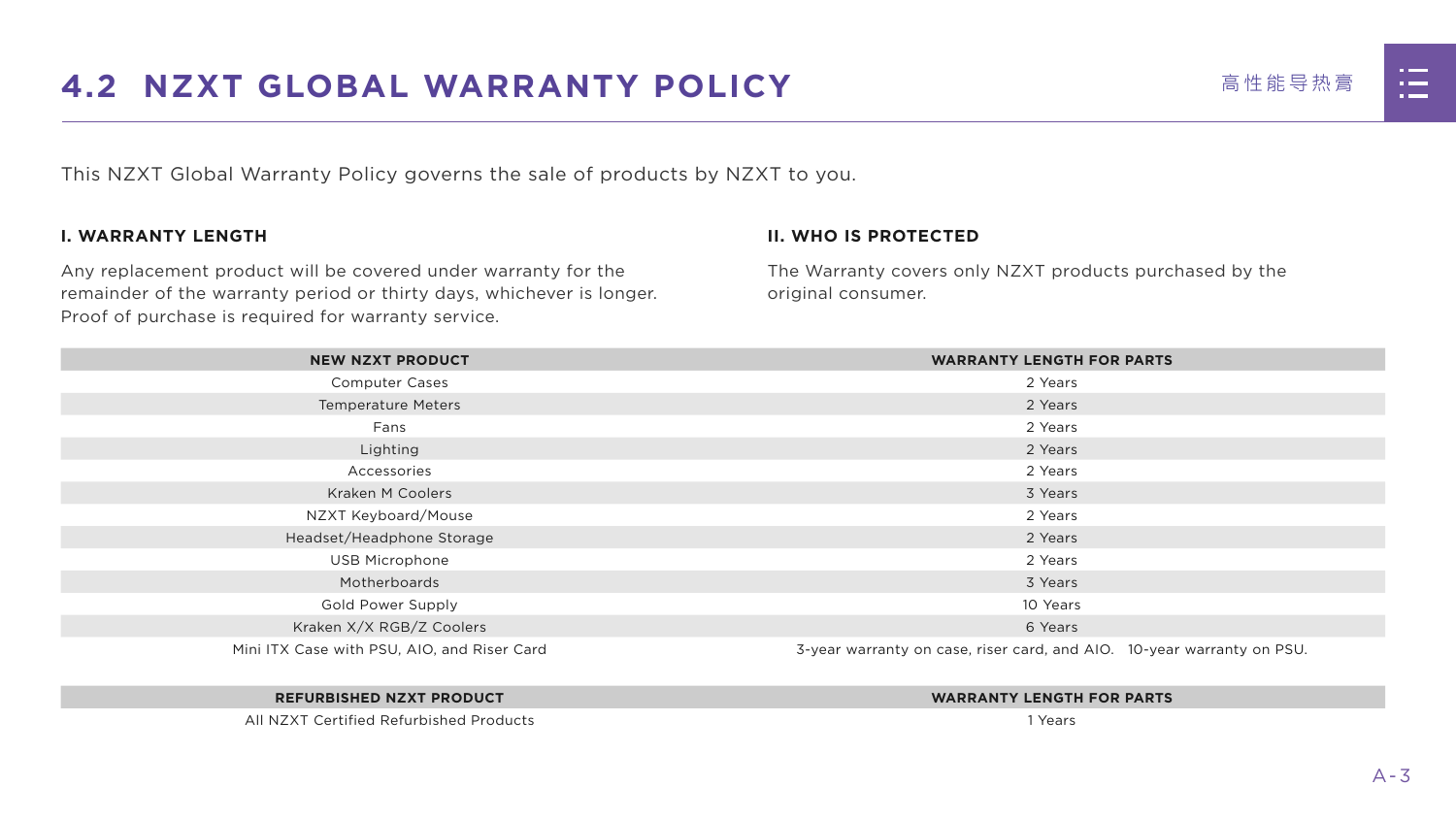高性能导热膏

#### **III. WHAT IS AND IS NOT COVERED**

Please note that our warranty is not an unconditional guarantee. If the product, in NZXT's reasonable opinion, malfunctions within the warranty period, NZXT will provide you at its sole discretion with a repaired or replacement product, either new or refurbished, with a similar function that is equal or greater in value depending on supply.

Our warranty does not cover the following:

- any product or serial number/warranty sticker modification applied without permission from NZXT;
- any damage that is not a manufacturing defect;
- damage, deterioration or malfunction resulting from: accident, abuse, misuse, neglect, fire, water, lightning, or other acts of nature, unauthorized product modification or failure to follow instructions included with the product;
- improper installation, unauthorized alterations or modifications, or repair or attempted repair by anyone not authorized by NZXT;
- shipping or transport damage (claims must be made with the carrier);
- normal wear and tear.

NZXT does not warrant that this product will meet your requirements. It is your responsibility to determine the suitability of this product for your purpose. For NZXT Store orders, we cover two way return shipping for all exchanges and returns. For all other authorized dealers, NZXT Support does not cover return shipping and only covers one way shipping from NZXT back to the end user for exchanges. Two way expedited shipping is provided for all PSUs covered under the Less Than Three program, indiscriminate of purchase location, provided the location is an approved NZXT reseller.

#### **IV. EXCLUSION OF DAMAGES (DISCLAIMER)**

NZXT's sole obligation and liability under this warranty is limited to the repair or replacement of a defective product with either a new or refurbished product with a similar function that is equal or greater in value at our option. NZXT shall not, in any event, be liable for any incidental or consequential damage, including but not limited to damages resulting from interruption of service and loss of data, business, or for liability in tort relating to this product or resulting from its use or possession.

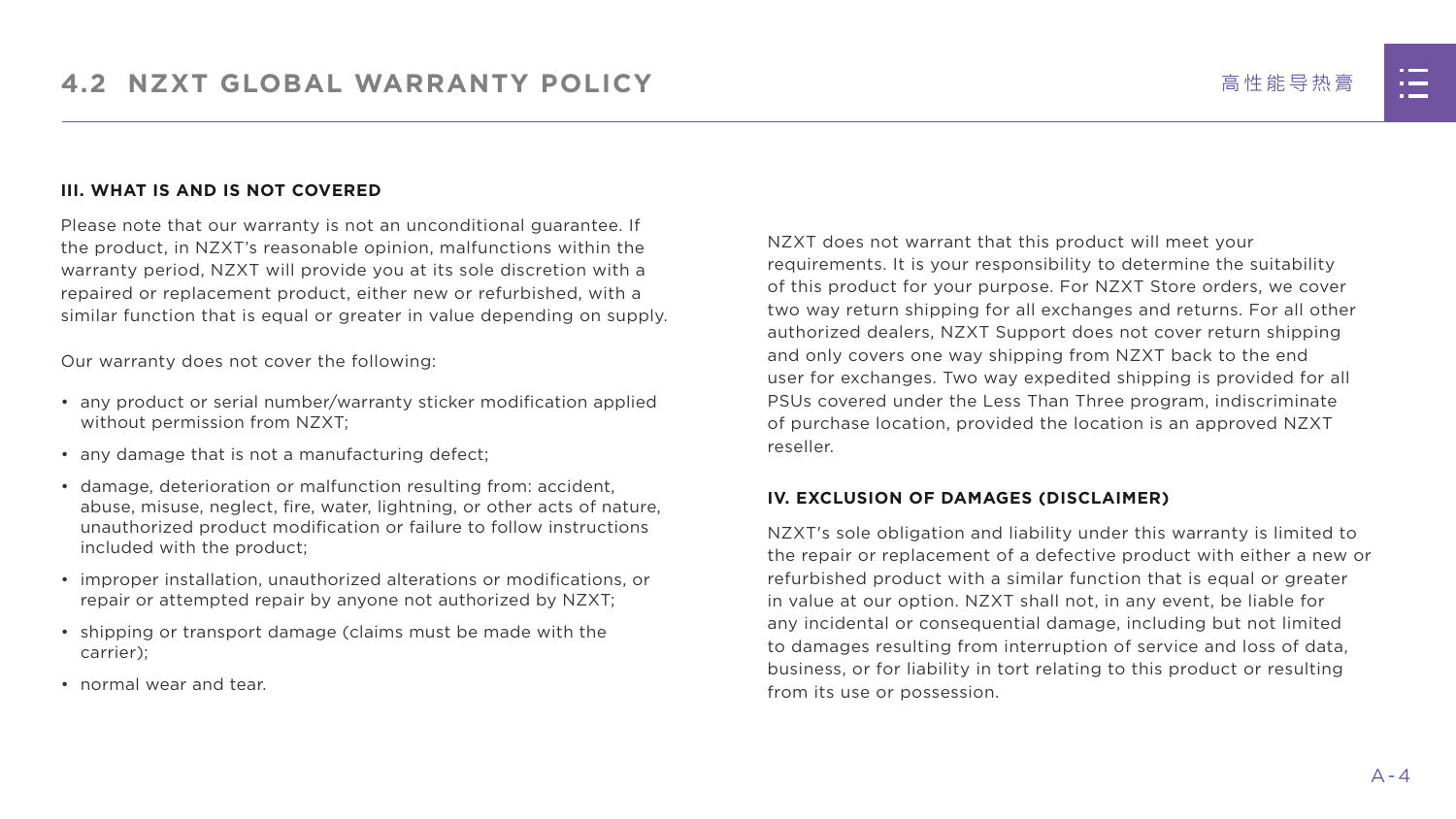

#### **V. LIMITATIONS OF IMPLIED WARRANTIEST**

Here are no other warranties, expressed or implied, including but not limited to those of merchantability or fitness for a particular purpose. The duration of implied warranties is limited to the warranty length specified in Paragraph I.

#### **VI. TO OBTAIN TECHNICAL SUPPORT**

If you have already referenced your product owner's manual and still need help, you may contact us by phone at +1 (800) 228-9395, by email at [service@nzxt.com](mailto:service%40nzxt.com?subject=), or visit the NZXT Support site at [nzxt.com/customer-support.](http://nzxt.com/customer-support)

#### **VII. HOW TO OBTAIN A WARRANTY SERVICE FROM NZXT**

To receive a warranty service for your product when purchased

directly from NZXT, you must submit a request via the NZXT Support site outlining the problem. If a technician deems the product defective or requiring testing, you will be required to provide a copy of your proof of purchase, which will enable you to submit a Return Merchandise Authorization "RMA" request.

Once approved, you`ll receive an RMA number, upon which you will be asked to ship the defective item back to NZXT with the RMA number clearly marked or labelled on the package. NZXT recommends that appropriate measures are taken to safeguard the product from damage during shipping.

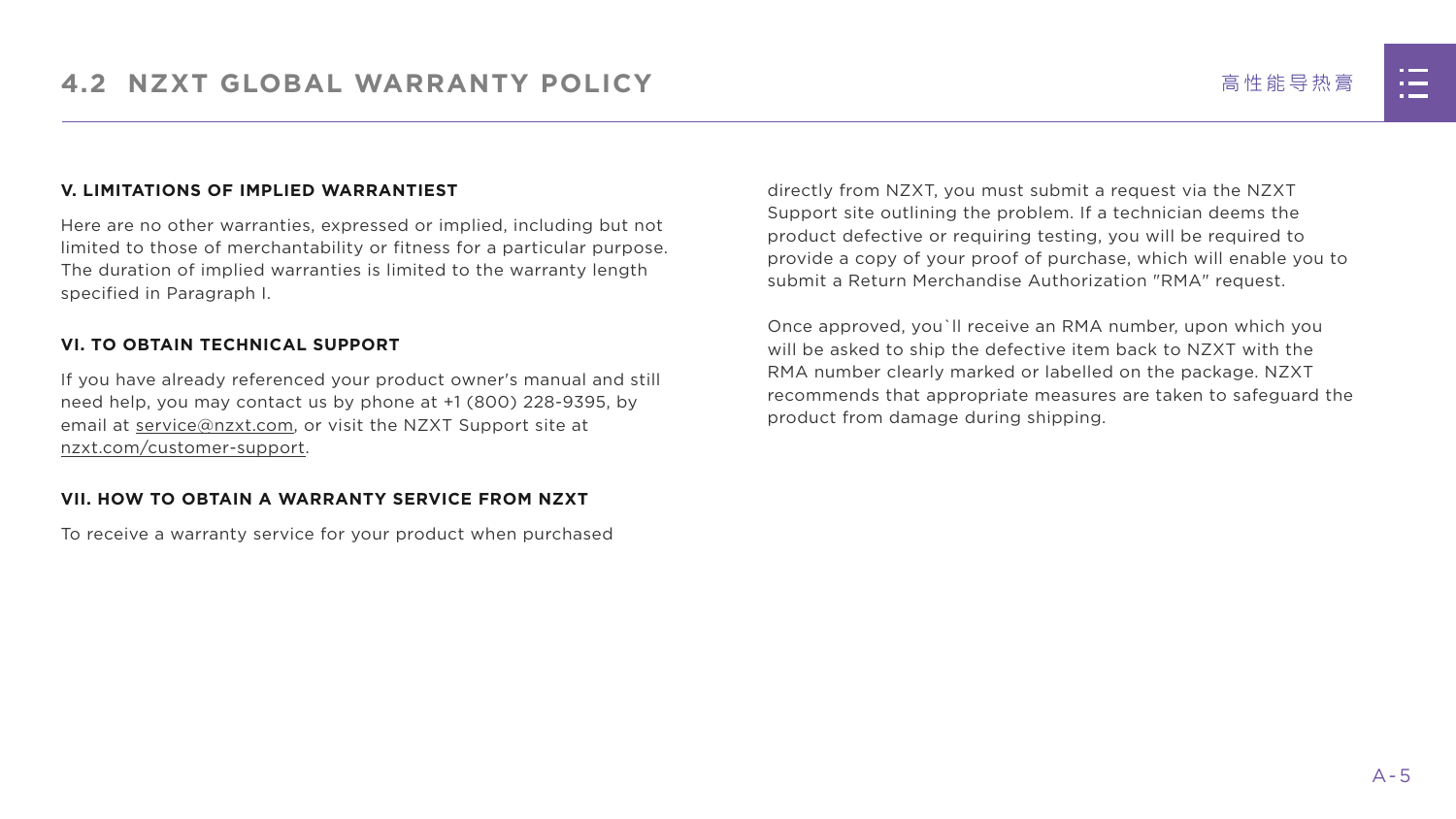高性能导热膏

#### **VIII. APPLICABLE LAW AND ADDITIONAL LEGAL RIGHTS FOR CONSUMERS**

This warranty gives you specific legal rights. These conditions are governed and construed in accordance with the laws of California (with exception of its conflict of law provisions), and the application of the United Nations Convention of Contracts for the International Sale of Goods is expressly excluded. The non-exclusive jurisdiction of the courts of California is agreed, which means that you may bring a claim to enforce your consumer protection rights in connection with this Global Warranty in the country which you have your habitual residence where you may have additional rights. These rights may vary.

For original consumers who are covered by consumer protection laws or regulations in their country, state, or province of purchase or, if different, their country, state, or province of residence, the benefits conferred by this warranty are in addition to all rights and remedies conveyed by such consumer protection laws and regulations. To the extent that liability under such consumer laws can be limited, NZXT's liability is limited, and its sole option, to repair or replacement, either new or refurbished, with a similar function that is equal or greater in value depending on supply.

#### **In the United Kingdom:**

- For NZXT products sold to customers in the UK, during the expected lifespan of your product your legal rights entitle you to the following:
	- > Up to 30 days: if your goods are faulty, then you can get an immediate refund.
	- > Up to six months: if your goods can't be repaired or replaced, then you're entitled to a full refund, in most cases.
	- > Up to six years: if your goods do not last a reasonable length of time you may be entitled to some money back.
- If the person seeking to rely on the guarantee is not the original consumer, the NZXT Warranty will cover the product in relation to that person provided that they are able to provide proof of the transfer of the benefit of the guarantee from the original consumer.
- The implied warranties under the Consumer Rights Act 2015 says that your goods must be as described, fit for all purposes for which such goods are usually supplied, and of satisfactory quality.

#### **In the EU:**

• If you are a consumer and have your habitual residence in the EU, you additionally enjoy the protection afforded to you by provisions that cannot be derogated from by agreement by virtue of the law where you have your habitual residence.

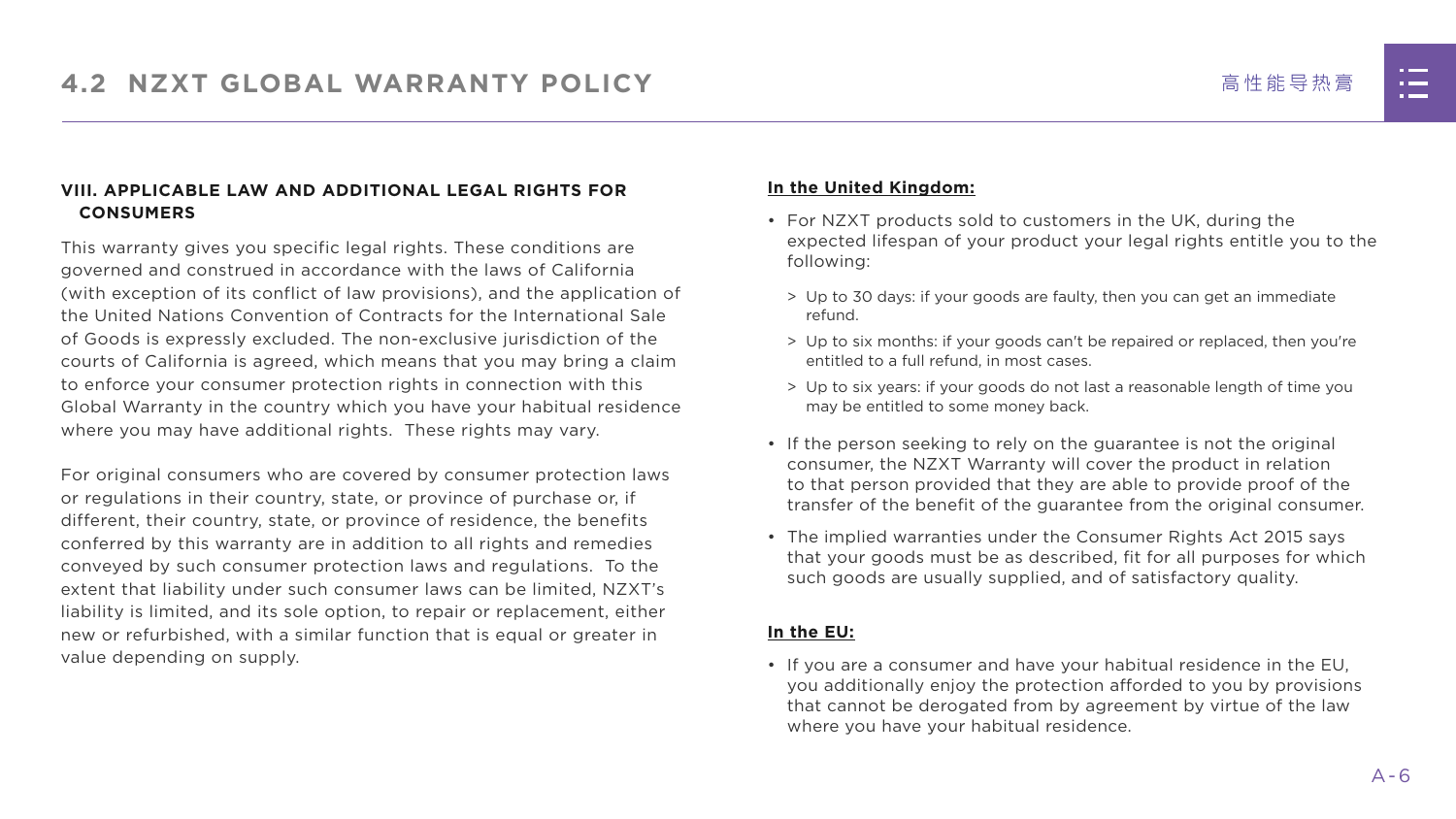

#### **IX. WARRANTY SERVICE FROM RESELLERS**

In the event that a warranty service is sought, you must provide proof of purchase (store receipt or invoice) in order to receive the service and if deemed necessary, repair or replacement product.

#### **In North America:**

Within the first 60 days after purchase, please return your product (or for power supplies installed within our enclosures, just the failed power supply) to your dealer or reseller for a replacement. If the product is still within warranty and you can no longer return it to your dealer, please contact NZXT Customer Support (see above) for assistance and instructions. NZXT will not accept returns without prior approval and an RMA number.

#### **In Europe:**

Within the first year after purchase, please return your product (or for power supplies installed within our enclosures, just the failed power supply) to your dealer or reseller for a replacement. If the product is still within warranty and you can no longer return it to your dealer, please contact NZXT Customer Support (see above) for assistance and instructions. NZXT will not accept returns without prior approval.

#### **In Australasia:**

Within the first two years after purchase, please return your product (or for power supplies installed within our enclosures, just the failed power supply) to your dealer or reseller for a replacement. If the product is still within warranty and you can no longer return it to your dealer, please contact NZXT Customer Support (see above) for assistance and instructions. NZXT will not accept returns without prior approval.

The cost of shipping will be borne at the first instance by you; however, if the purchased item is defective, NZXT will reimburse reasonable postage or transportation of costs.

#### **Outside North America, Europe, and Australasia:**

If your product needs to be returned within the warranty period, please contact the retailer or distributor from whom you purchased the product.

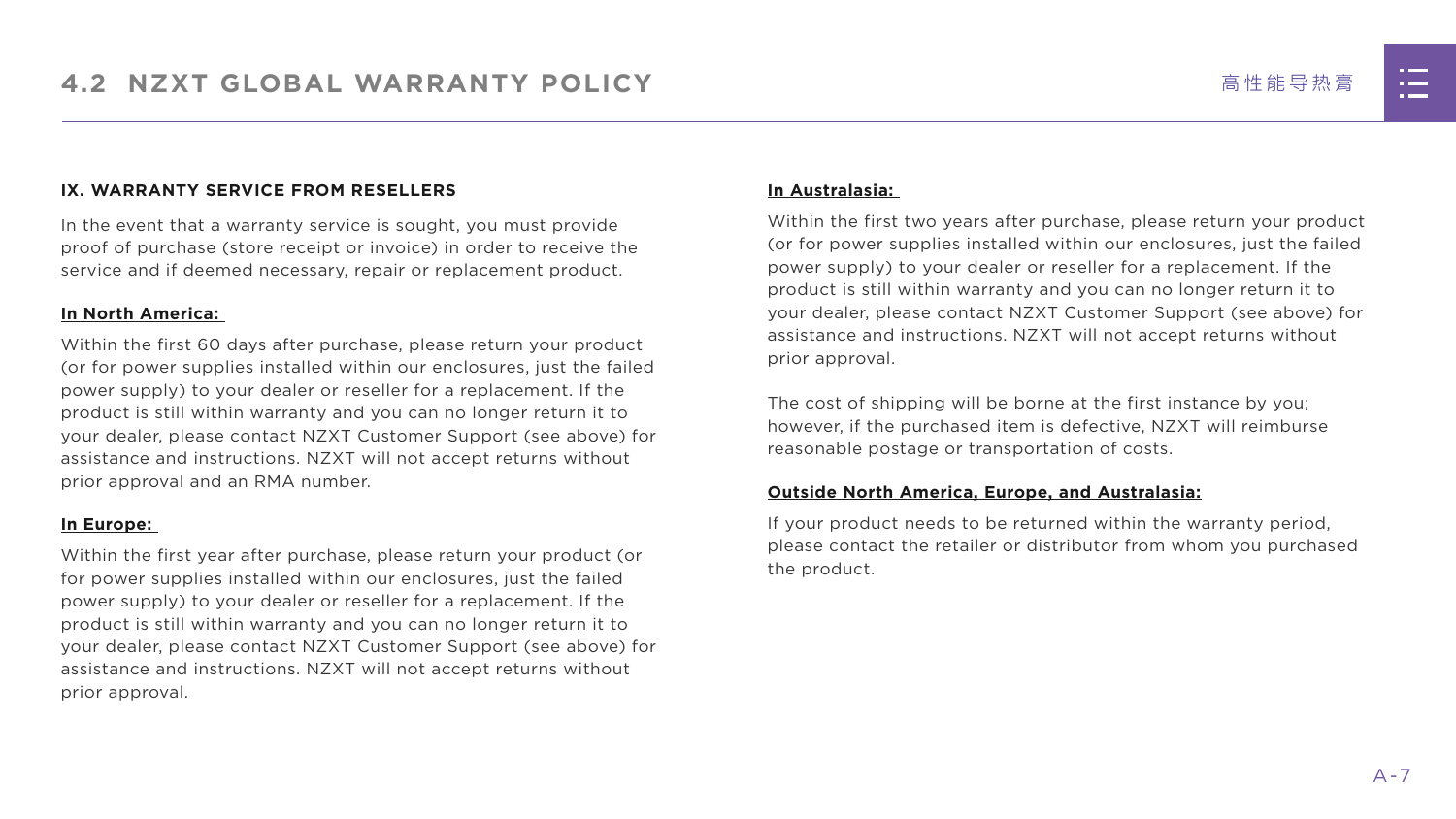高性能导热膏

#### **X. NZXT.COM STORE RETURNS/EXCHANGE POLICY**

Eligible products under this NZXT Warranty qualify for a full refund or exchange only with an authorized RMA number and if the item is returned to the NZXT.com store inventory within 30 days of purchase. Returns are not allowed beyond 30 days of the purchase date. The NZXT.com Store reserves the right to deny any return or exchange. Refunds will be credited to the original method of payment. To initiate a return, simply submit a request via NZXT support site.

- > Visit [nzxt.com/warranty](http://nzxt.com/warranty) and [support.nzxt.com](http://support.nzxt.com) for information on warranty coverage and service.
- > Visite el sitio Web [nzxt.com/warranty](http://nzxt.com/warranty) y [support.nzxt.com](http://support.nzxt.com) para obtener información sobre la cobertura y el servicio de la garantía.
- > Visitez [nzxt.com/warranty](http://nzxt.com/warranty) et [support.nzxt.com](http://support.nzxt.com) pour les informations de la couverture de la garantie et du service.
- > Informationen zu Geltungsbereich und Service der Garantie finden Sie unter [support.nzxt.com](http://support.nzxt.com) und [nzxt.com/warranty.](http://nzxt.com/warranty)
- > Visitare il sito [nzxt.com/warranty](http://nzxt.com/warranty) e [support.nzxt.com](http://support.nzxt.com) per informazioni sulla copertura e sul servizio della garanzia.
- > Visite [nzxt.com/warranty](http://nzxt.com/warranty) e [support.nzxt.com](http://support.nzxt.com) para obter informações sobre a cobertura da garantia e assistência.
- > Подробную информацию об условиях гарантийного обслуживания см. на веб-сайте [nzxt.com/warranty](http://nzxt.com/warranty) и [support.nzxt.com](http://support.nzxt.com).
- > 제품 보증 범위와 서비스 정보를 확인하시려면 [nzxt.com/warranty](http://nzxt.com/warranty) 또는 [support.](http://support.nzxt.com) [nzxt.com](http://support.nzxt.com) 을 방문해 주시기 바랍니다.
- > 保証範囲およびサービスに関する情報については、[support.nzxt.com](http://support.nzxt.com) と [nzxt.com/](http://nzxt.com/warranty) [warranty](http://nzxt.com/warranty) にアクセスしてください。
- > 请造访 nzxt.com/warranty 和 [support.nzxt.com](http://support.nzxt.com) 了解保修范围和服务的信息。
- > 請訪問 [nzxt.com/warranty](http://nzxt.com/warranty) 和 [support.nzxt.com](http://support.nzxt.com) 了解產品保固範圍和更多服務訊 息。



**NZXT, Inc./** 15736 E. Valley Blvd, City of Industry, CA 91744, USA **NZXT Europe GmbH/** Industriering Ost 66 | 47906 Kempen | Germany +1 (800) 228-9395 / service@nzxt.com / [support@nzxt.com](mailto:support%40nzxt.com?subject=) / NZX[T.com](http://nzxt.com)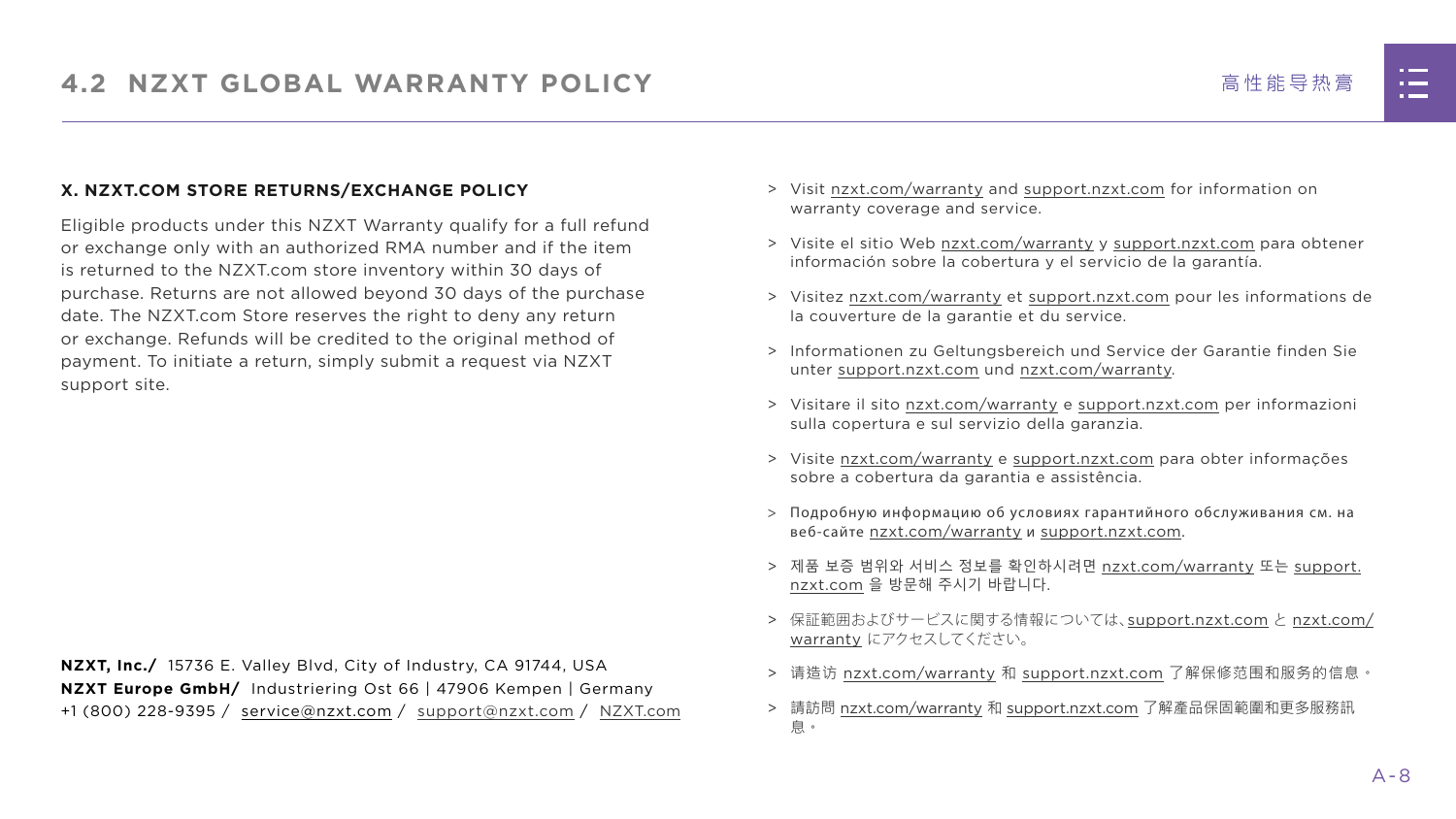

## <span id="page-15-0"></span>4.3 SUPPORT AND SERVICE **And a security of the Security And And SERVICE contract a security and a security of the SERVICE**

#### **SUPPORT AND SERVICE**

If you have any questions or problems with the NZXT product you purchased, please don't hesitate to contact us using our support system. [nzxt.com/customer-support](http://nzxt.com/customer-support)

Please include a detailed explanation of your problem and your proof of purchase. For comments and suggestions, you can e-mail our design team, [designer@nzxt.com.](mailto:designer%40nzxt.com?subject=) Lastly we would like to thank you for your support by purchasing this product.

For more information about NZXT, please visit us online. NZXT Website: NZX[T.com](http://nzxt.com)

#### **SOPORTE Y SERVICIO**

Si tiene preguntas o problemas con el producto NZXT que usted compró, no dude en ponerse en contacto con [service@nzxt.com](mailto:service%40nzxt.com?subject=) y suministrar una explicación detallada de su problema así como su prueba de compra. Puede hacer consultas sobre piezas de repuesto en [nzxt.com/customer-support.](http://nzxt.com/customer-support) Para comentarios y sugerencias, escriba un mensaje de correo electrónico a nuestro equipo de diseño: [designer@nzxt.com.](mailto:designer%40nzxt.com?subject=) Gracias por comprar un producto NZXT. Para más información acerca de NZXT, visítenos en línea. Página web de NZXT: NZX[T.com](http://nzxt.com)



#### **SUPPORT ET SERVICE**

Si vous avez des questions ou des problèmes avec le produit NZXT que vous avez acheté, n'hésitez pas à contacter service@ nzxt.com avec une description détaillée de votre problème et votre preuve d'achat. Vous pouvez aussi commander des pièces de remplacement auprès [nzxt.com/customer-support.](http://nzxt.com/customer-support) Pour les commentaires et les suggestions, envoyez un email à notre équipe de design, [designer@nzxt.com.](mailto:designer%40nzxt.com?subject=) Merci d'avoir acheté ce produit de NZXT. Pour plus d'informations sur NZXT, visitez notre site Web. Site Web de NZXT : NZX[T.com](http://nzxt.com)

#### **KUNDENDIENST UND SERVICE**

Falls Fragen oder Probleme bezüglich Ihres NZXT-Produktes auftreten, wenden Sie sich bitte mit einer detaillierten Problembeschreibung und Ihrem Kaufbeleg an [service@nzxt.](mailto:service%40nzxt.com?subject=) [com](mailto:service%40nzxt.com?subject=).

Ersatzteile können Sie unter [nzxt.com/customer-support](http://nzxt.com/customer-support) anfragen. Kommentare und Anregungen senden Sie bitte per [designer@nzxt.com](mailto:designer%40nzxt.com?subject=) an unser Designteam. Vielen Dank, dass Sie ein NZXT-Produkt erworben haben. Weitere Informationen über NZXT erhalten Sie im Internet. NZXT-Webseite: NZX[T.com](http://nzxt.com)

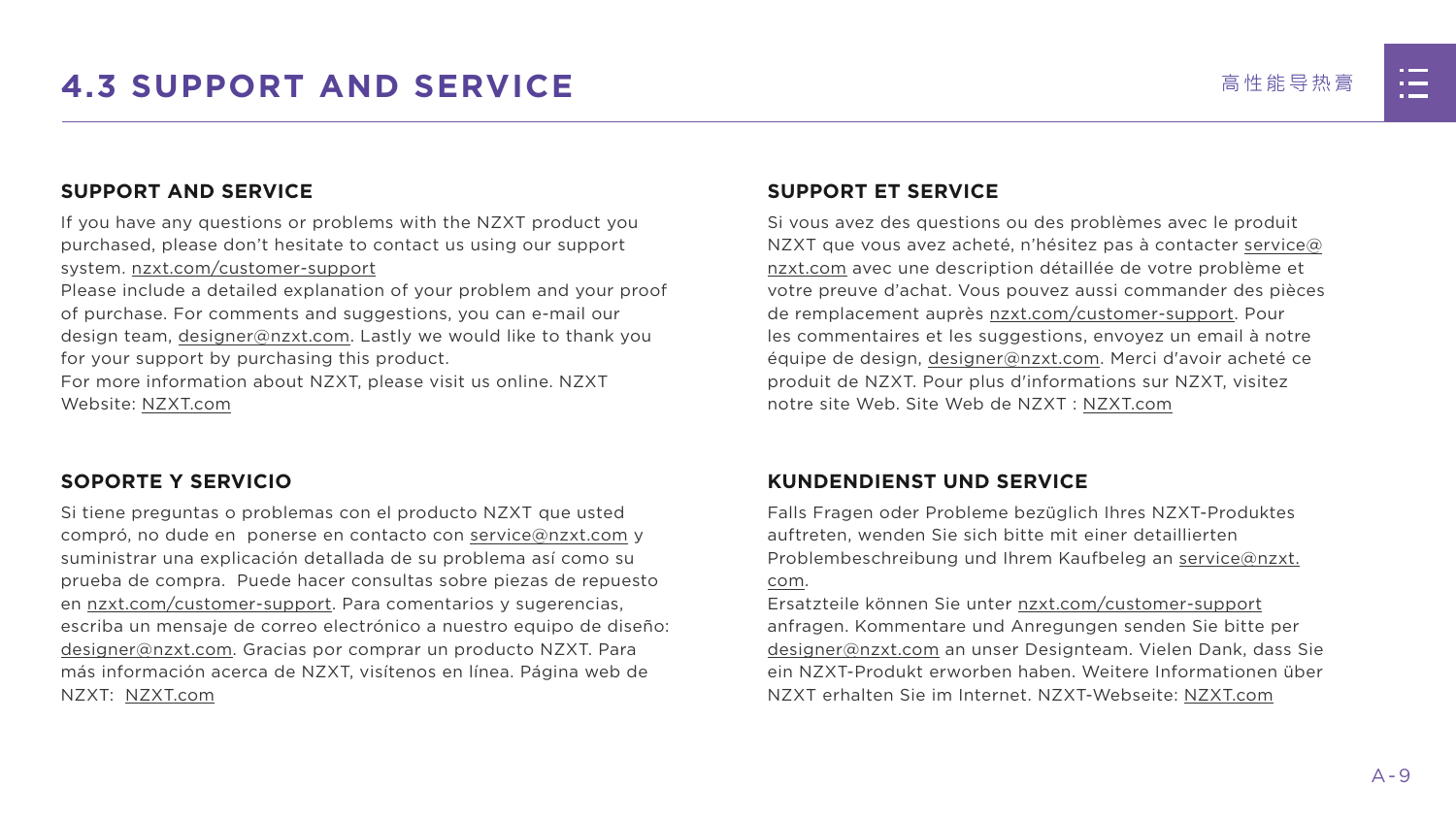#### **ASSISTENZA E SERVIZIO**

In caso di dubbi o problemi con il prodotto NZXT acquistato, non esitate a contattarci utilizzando il nostro sistema di assistenza. [nzxt.com/customer-support](http://nzxt.com/customer-support)

Includere una spiegazione dettagliata del problema e la prova di acquisto. Per commenti e suggerimenti, siete pregati di inviare un messaggio al nostro team di progettisti, all'indirizzo: [designer@nzxt.](mailto:designer%40nzxt.com?subject=) [com](mailto:designer%40nzxt.com?subject=). Infine, vogliamo ringraziarvi del vostro supporto con l'acquisto di questo prodotto. Per altre informazioni su NZXT, visitate il nostro sito. Sito NZXT: NZX[T.com](http://nzxt.com)

#### **ASSISTÊNCIA E MANUTENÇÃO**

Caso tenha questões ou problemas com o produto NZXT adquirido, não hesite em contactar-nos através do endereço [service@nzxt.com](mailto:service%40nzxt.com?subject=) fornecendo a explicação detalhada do seu problema e a prova de compra. Poderá solicitar peças de substituição através do endereço [nzxt.com/customer-support.](http://nzxt.com/customer-support) Para comentários e sugestões, contacte a nossa equipa de design através do endereço de e-mail, [designer@](mailto:designer%40nzxt.com?subject=) [nzxt.com.](mailto:designer%40nzxt.com?subject=) Obrigado por ter adquirido um produto NZXT. Para mais informações acerca da NZXT, visite-nos online. Web site da NZXT: NZX[T.com](http://nzxt.com)



#### **СЛУЖБА ПОДДЕРЖКИ И ОБСЛУЖИВАНИЯ**

В случае возникновения вопросов или неисправностей в приобретенных вами продуктах NZXT обращайтесь по адресу: [service@nzxt.com](mailto:service%40nzxt.com?subject=) с подробным описанием проблемы и подтверждением покупки. О наличии запчастей можно узнать, обратившись по адресу:

[nzxt.com/customer-support](http://nzxt.com/customer-support). Замечания и предложения отправляйте в адрес нашей группы разработчиков: [designer@nzxt.com](mailto:designer%40nzxt.com?subject=). Благодарим вас за покупку продукта NZXT. Более подробная информация о компании NZXT представлена на наших веб-сайтах. Веб-сайт NZXT: NZX[T.com](http://nzxt.com)

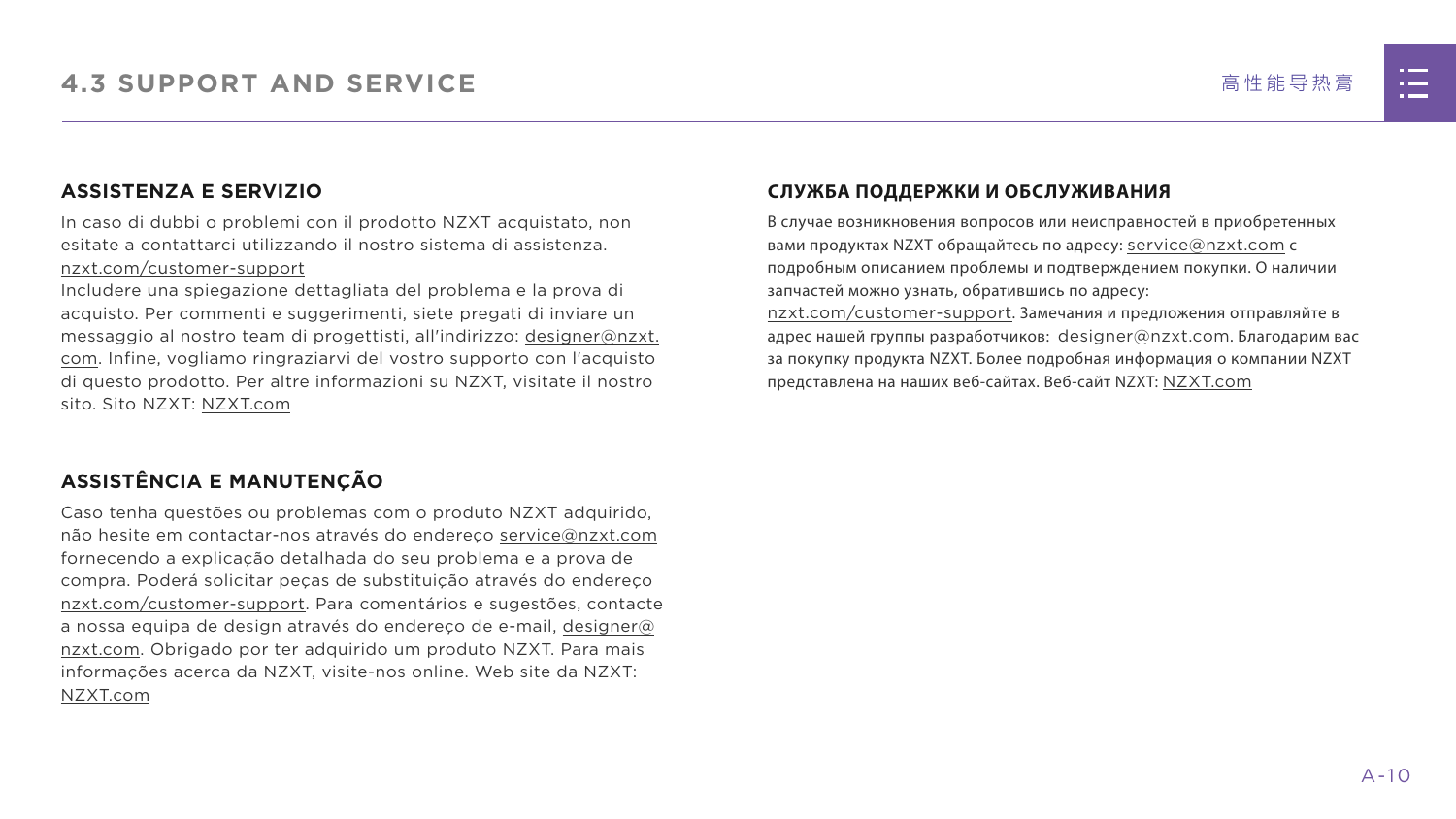













#### **지원 및 서비스**

구입한 NZXT 제품과 관련하여 질문 또는 문제가 있을 경우, 당사의 지원 시스템 ([nzxt.com/customer-support\)](http://nzxt.com/customer-support)을 사용하여 문의하십시오. 문제를 자세히 기술하고 구매 증빙을 제출하십시오. 의견 또는 제안 사항이 잇을 경우 당사 설계 팀에 [designer@nzxt.com](mailto:designer%40nzxt.com?subject=)으로 이메일을 보내십시오. 마지막으로 이 제품을 구입하여 당사를 응원해 주셔서 감사합니다. NZXT에 대해 자세히 알려면 온라인으로 방문하십시오. NZXT 웹사이트: NZX[T.com](http://nzxt.com)

#### **サポートおよびサービス**

購入されましたNZXTの製品に関するご質問または問題は、問題の詳細および購入の証 明を添えて、ご遠慮なく[service@nzxt.com](mailto:service%40nzxt.com?subject=)までご連絡ください。交換部品は [nzxt.com/customer-support](http://nzxt.com/customer-support)までお尋ねください。ご意見およびご提案は弊社設計 チーム、[designer@nzxt.com](mailto:designer%40nzxt.com?subject=) までメールを送信してください。NZXT製品をご購入い ただきましてありがとうございます。 NZXTに関する詳細は、インターネット上のウェブサ イトをご覧ください。NZXT ウェブサイト: NZX[T.com](http://nzxt.com)

#### **支持和服务**

如果有任何疑问或者在使用 NZXT 产品的过程中遇到任何问题,欢迎联络 [service@nzxt.com,](mailto:service%40nzxt.com?subject=)联络时请提供关于问题的详细说明及购买凭证。您可以向 [nzxt.com/customer-support](http://nzxt.com/customer-support) 查询更换部件。如有任何意见或建议,欢迎致信 我们的设计团队,电子邮件地址是 designer@nzxt.com。感谢您购买 NZXT 产品。有关 NZXT 的更多信息,请造访我们的在线网站。NZXT 网站:NZX[T.](http://nzxt.com) [com](http://nzxt.com)

#### **支援和服務**

如果在使用NZXT 產品的過程中有遇到任何問題或疑問, 歡迎聯繫 [service@](mailto:service%40nzxt.com?subject=) [nzxt.com](mailto:service%40nzxt.com?subject=), 並請提供問題的詳細敘述及購買證明。您可以透過 [nzxt.com/](http://nzxt.com/customer-support) [customer-support](http://nzxt.com/customer-support) 查詢更換部件。如有任何意見或建議,歡迎來信與設計團隊 聯繫 designer@nzxt.com。最後,感謝您購買 NZXT 產品。有關 NZXT 的更 多信息,請訪問我們的網站。NZXT 網站: NZXT.com







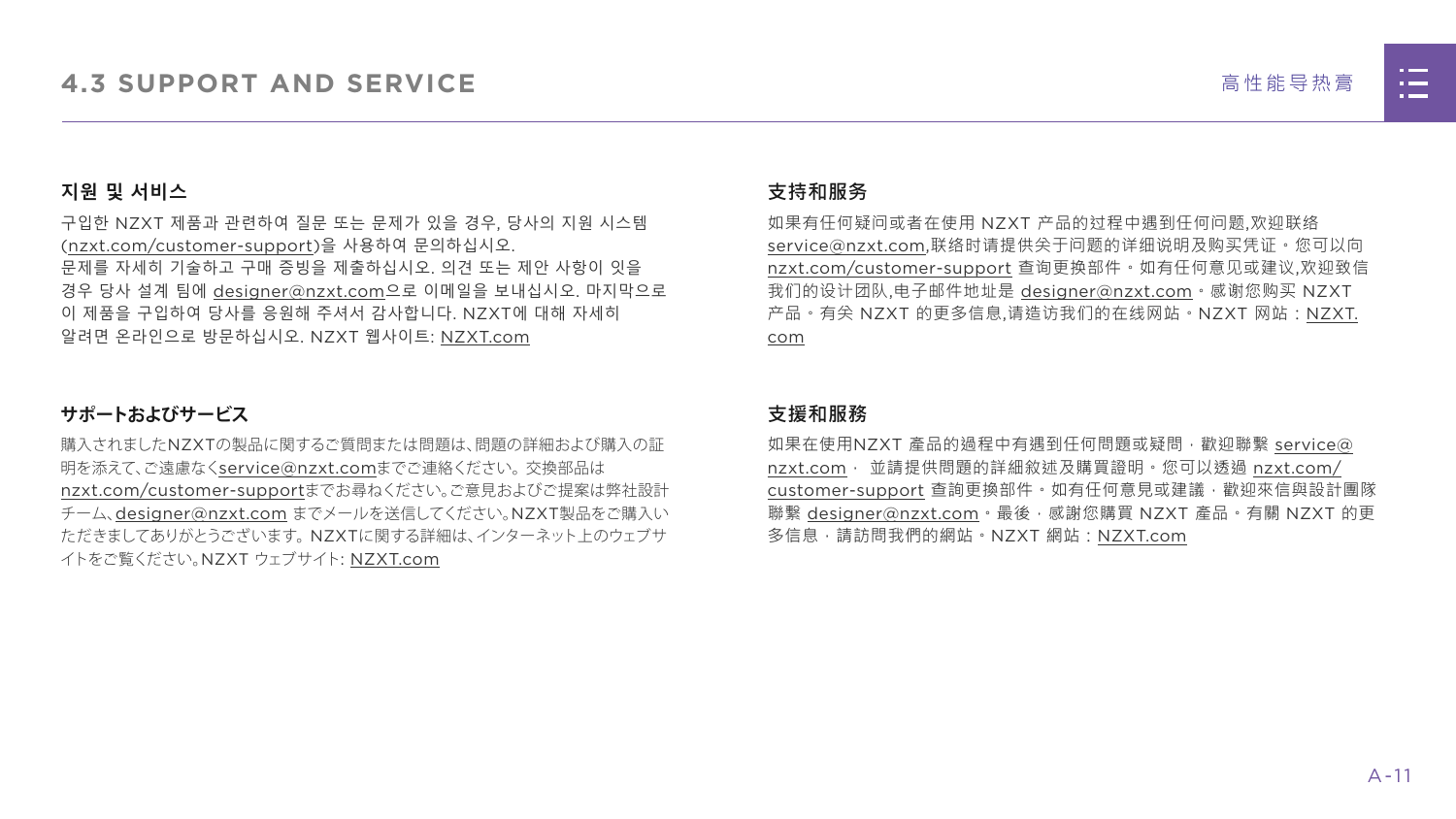

## <span id="page-18-0"></span>4.4 有害物质含量说明标示/限用物質含量標示聲明 高性能导热膏

#### **ROHS COMPLIANCE**

○: 表示该有害物质在该部件所有均质材料中的含量均在GB/T 26572规定的限量要求下。 ✕: 表示该有害物质至少在该部件的某一均值材料中的含量超出GB/T 26572官定的限量要求。 说明:电路板:单板/电路模块上电子元器件的陶瓷或玻璃中含铅。



本表格依据SJ/T 11364的规定编制。

| 产品名称: Thermal Paste |          |            |            |                        | 產品名稱: Thermal Paste |             |     |            |       |            |                        |  |                       |
|---------------------|----------|------------|------------|------------------------|---------------------|-------------|-----|------------|-------|------------|------------------------|--|-----------------------|
| 有害物质                |          |            |            |                        |                     | 限用物質及其化學符號  |     |            |       |            |                        |  |                       |
| 部件名称                | 铅(Pb)    | 镉(Cd)      | 汞(Hg)      | 六价铬(Cr <sup>+6</sup> ) | 多溴联苯(PBB)           | 多溴联苯醚(PBDE) | 單元  | 鉛(Pb)      | 鎘(Cd) | 汞(Hg)      | 六價鉻(Cr <sup>+6</sup> ) |  | 多溴聯苯(PBB) 多溴聯苯醚(PBDE) |
| 导热膏                 | $\times$ |            | $\bigcirc$ |                        |                     |             | 導熱膏 |            |       |            |                        |  |                       |
| 针筒                  |          | $\bigcirc$ | $\bigcirc$ |                        |                     |             | 針筒  | $\bigcirc$ |       | $\bigcirc$ |                        |  |                       |

備考1. "超出0.1wt%"及"超出0.01wt%"係指限用物質之百分比含量超出百分比含量基準值。

備考2. "○" 係指該項限用物質之百分比含量未超出百分比含量基準值。

備考3. " — " 係指該項限用物質為排除項目。